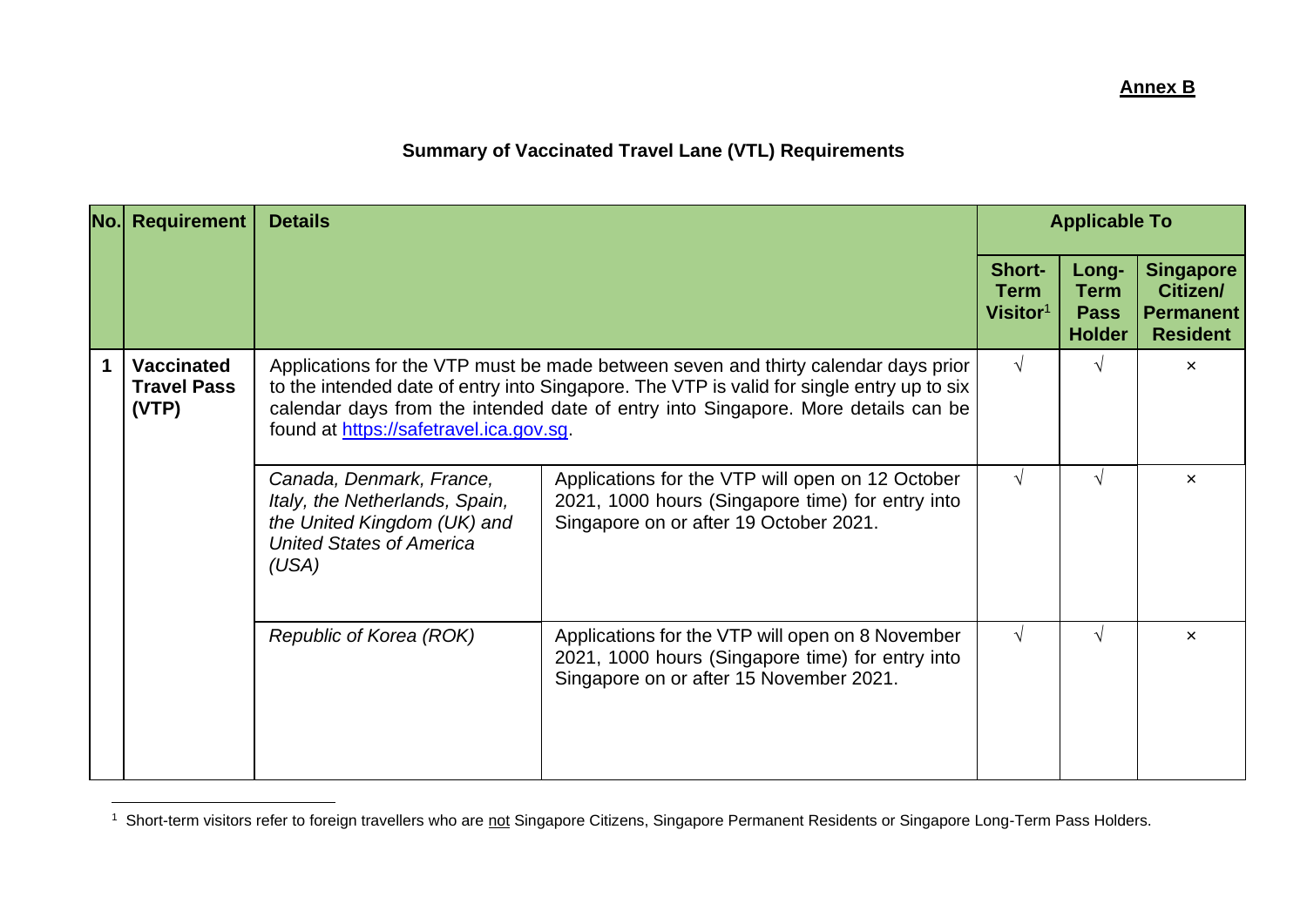|                | <b>No.</b> Requirement          | <b>Details</b>                                                                                                                                                                                                                                                                                                                                                                                                                                                                                                                                                                                                                                                                                                                                                                                                                                                                                                                                                                                                                                                                                                                                                                                                                                                                                                                       | <b>Applicable To</b>                          |                                                      |                                                                     |
|----------------|---------------------------------|--------------------------------------------------------------------------------------------------------------------------------------------------------------------------------------------------------------------------------------------------------------------------------------------------------------------------------------------------------------------------------------------------------------------------------------------------------------------------------------------------------------------------------------------------------------------------------------------------------------------------------------------------------------------------------------------------------------------------------------------------------------------------------------------------------------------------------------------------------------------------------------------------------------------------------------------------------------------------------------------------------------------------------------------------------------------------------------------------------------------------------------------------------------------------------------------------------------------------------------------------------------------------------------------------------------------------------------|-----------------------------------------------|------------------------------------------------------|---------------------------------------------------------------------|
|                |                                 |                                                                                                                                                                                                                                                                                                                                                                                                                                                                                                                                                                                                                                                                                                                                                                                                                                                                                                                                                                                                                                                                                                                                                                                                                                                                                                                                      | Short-<br><b>Term</b><br>Visitor <sup>1</sup> | Long-<br><b>Term</b><br><b>Pass</b><br><b>Holder</b> | <b>Singapore</b><br>Citizen/<br><b>Permanent</b><br><b>Resident</b> |
| $\overline{2}$ | <b>Vaccination</b>              | All VTL travellers must have been fully vaccinated and present their proof of<br>vaccination. Only vaccination certificates that can be digitally verified will be<br>accepted.<br>$\triangleright$ An individual is considered fully vaccinated 14 days after he or she has<br>received the full regimen of Pfizer-BioNTech/Comirnaty, Moderna or other<br>World Health Organisation Emergency Use Listing vaccines. More details<br>can be found at https://safetravel.ica.gov.sg/health/vtsg.<br>The vaccination certificates have to contain the necessary information about<br>the travellers' full vaccination regimen, as specified on the Safe Travel Office<br>website.<br>> For travellers vaccinated in Canada or the USA, we currently only accept<br>vaccination certificates issued in the SMART Health Card (SHC) format, by<br>issuers in Canada or the USA on the Common Trust Network.<br>For entry into Singapore on or after 19 October 2021, regardless of which VTL<br>country the traveller departs from, vaccination certificates issued in any VTL<br>country (except the ROK) or Singapore will be accepted.<br>For entry into Singapore on or after 15 November 2021, regardless of which<br>VTL country the traveller departs from, vaccination certificates issued in the ROK<br>will also be accepted. | $\sqrt{ }$                                    | $\sqrt{ }$                                           |                                                                     |
| 3 <sup>1</sup> | <b>Travel</b><br><b>History</b> | For entry into Singapore on or after 19 October 2021, all travellers,<br>$\bullet$<br>irrespective of their nationality/citizenship, must have remained in one or more of<br>the VTL countries (except the ROK) in the last 14 consecutive days prior to<br>departure to Singapore.                                                                                                                                                                                                                                                                                                                                                                                                                                                                                                                                                                                                                                                                                                                                                                                                                                                                                                                                                                                                                                                  | $\sqrt{ }$                                    | $\sqrt{2}$                                           |                                                                     |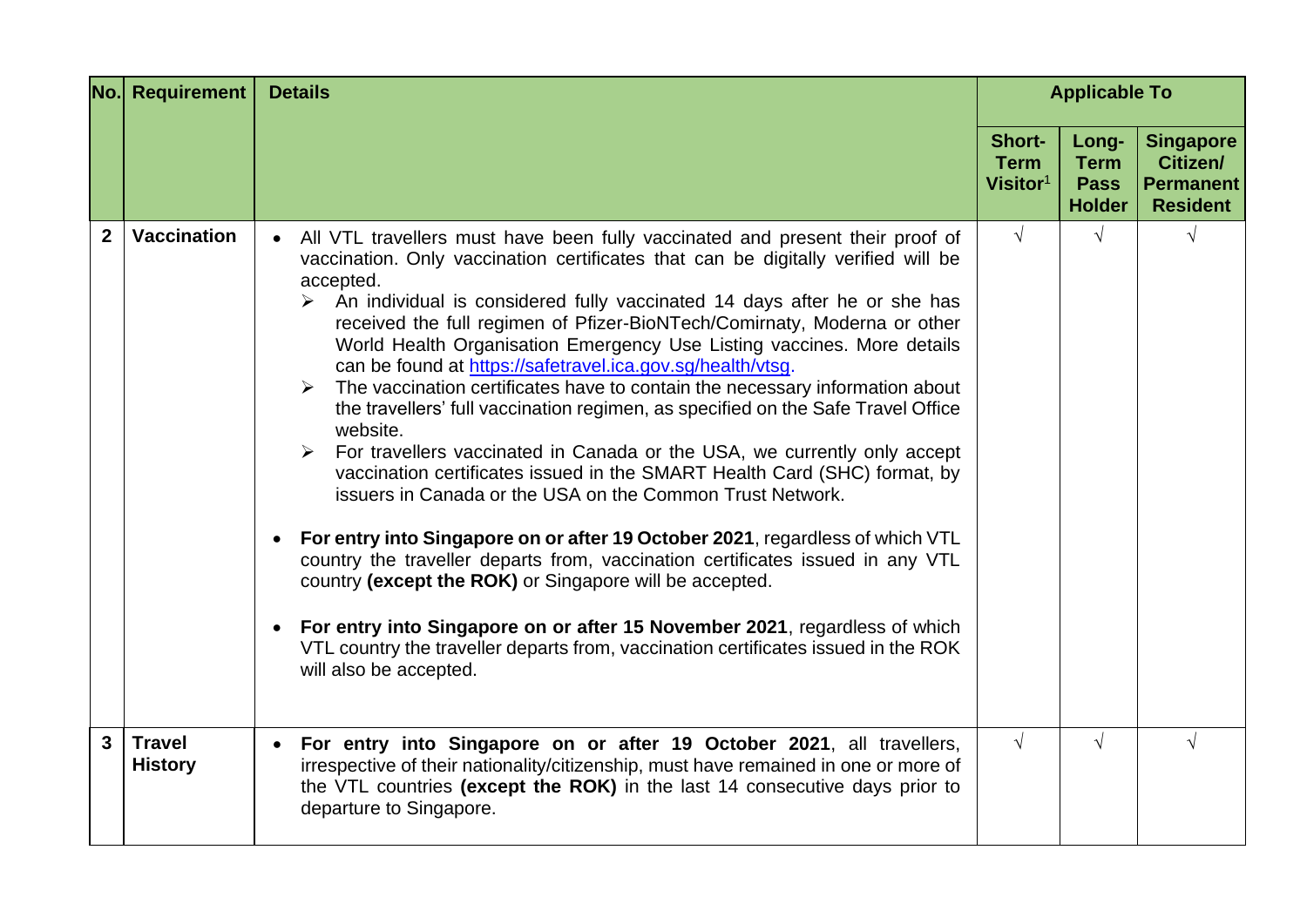| $N$ o.l | Requirement                        | <b>Details</b>                                                                                                                                                                                                                                                                                                                                                                                                                                                                                                                                                                                                                                                                                                                                                                                                   | <b>Applicable To</b>                                 |                                                      |                                                                     |
|---------|------------------------------------|------------------------------------------------------------------------------------------------------------------------------------------------------------------------------------------------------------------------------------------------------------------------------------------------------------------------------------------------------------------------------------------------------------------------------------------------------------------------------------------------------------------------------------------------------------------------------------------------------------------------------------------------------------------------------------------------------------------------------------------------------------------------------------------------------------------|------------------------------------------------------|------------------------------------------------------|---------------------------------------------------------------------|
|         |                                    |                                                                                                                                                                                                                                                                                                                                                                                                                                                                                                                                                                                                                                                                                                                                                                                                                  | <b>Short-</b><br><b>Term</b><br>Visitor <sup>1</sup> | Long-<br><b>Term</b><br><b>Pass</b><br><b>Holder</b> | <b>Singapore</b><br>Citizen/<br><b>Permanent</b><br><b>Resident</b> |
|         |                                    | For entry into Singapore on or after 15 November 2021, the list of VTL<br>countries will include the ROK.<br>If the traveller has been in Singapore within those last 14 days, his/her stay in<br>Singapore can be counted towards fulfilling this 14-day travel history<br>requirement <sup>2</sup> .                                                                                                                                                                                                                                                                                                                                                                                                                                                                                                           |                                                      |                                                      |                                                                     |
| 4       | <b>Designated</b><br><b>Flight</b> | From 19 October 2021:<br>• Travellers who are travelling to Singapore on the VTL scheme must travel on<br>designated VTL flights into Singapore from any VTL country. They may transit via<br>another VTL country <sup>3</sup> to take a designated VTL flight into Singapore.<br>• Travellers who are transferring or transiting through Singapore will also be allowed<br>to travel on the designated VTL flights. These travellers must present vaccination<br>certificates issued in any VTL country or Singapore and must have remained in<br>one or more of the VTL countries and/or Singapore in the last 14 consecutive days<br>prior to travelling on a designated VTL flight. Such travellers will also be required<br>to take a pre-departure PCR test within 48 hours before departing to Singapore. | V                                                    | $\sqrt{ }$                                           |                                                                     |

<sup>&</sup>lt;sup>2</sup> For example, a traveller departing from Germany who has been in Brunei Darussalam, Canada, Denmark, France, Germany, Italy, the Netherlands, Spain, the UK, the USA and/or Singapore in the last 14 consecutive days prior to departure for Singapore fulfills the travel history requirement of the VTL scheme. This list of countries can also include the ROK on and after 15 November 2021.

<sup>&</sup>lt;sup>3</sup> For example, a traveller from the USA may transit via Germany to take a designated VTL flight from Germany to Singapore.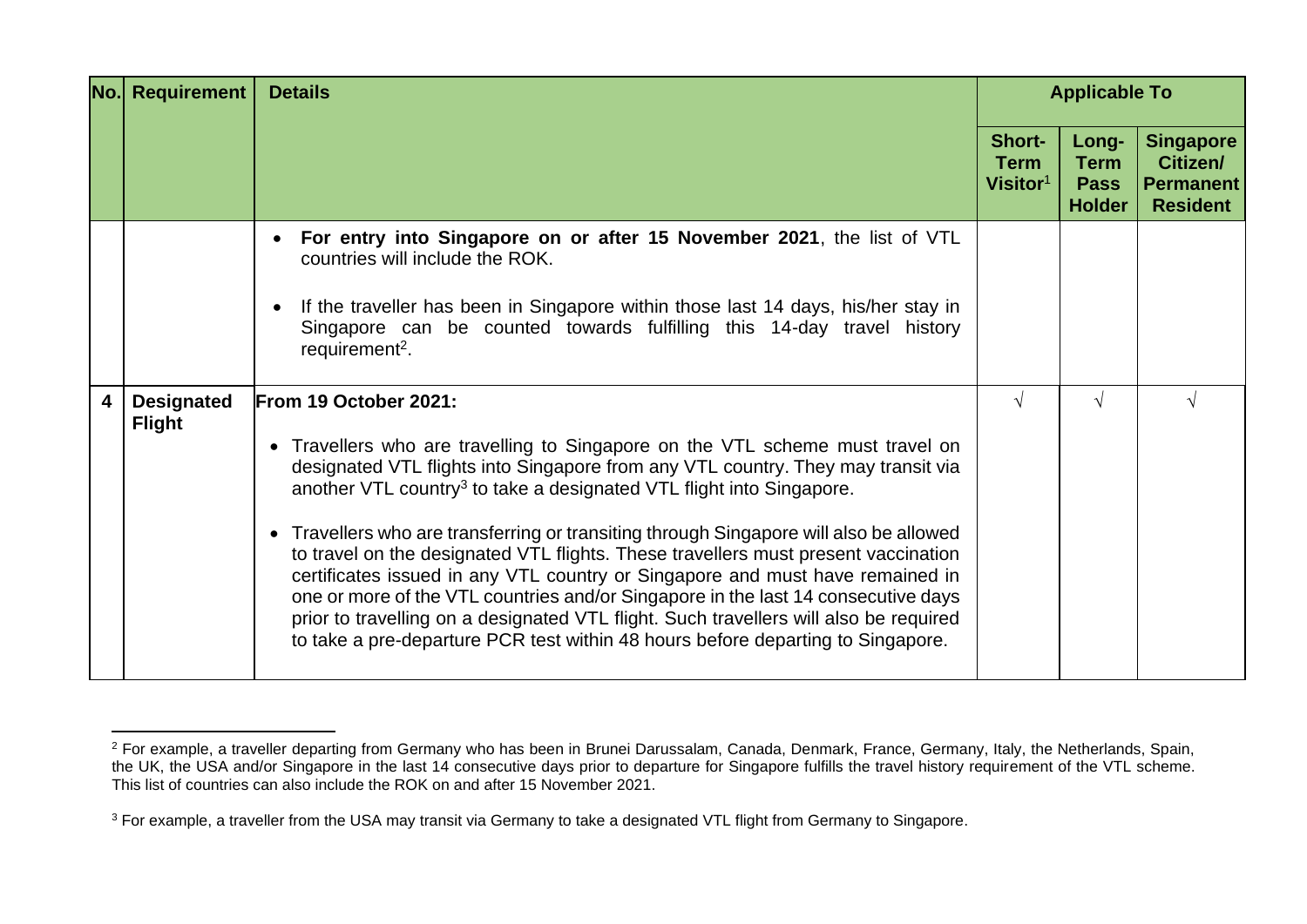| No.l | <b>Requirement</b>                                                                                              | <b>Details</b>                                                                                                                                                                                                                                                                                                                                                                                                                                                                                               | <b>Applicable To</b>                          |                                                      |                                                                     |
|------|-----------------------------------------------------------------------------------------------------------------|--------------------------------------------------------------------------------------------------------------------------------------------------------------------------------------------------------------------------------------------------------------------------------------------------------------------------------------------------------------------------------------------------------------------------------------------------------------------------------------------------------------|-----------------------------------------------|------------------------------------------------------|---------------------------------------------------------------------|
|      |                                                                                                                 |                                                                                                                                                                                                                                                                                                                                                                                                                                                                                                              | Short-<br><b>Term</b><br>Visitor <sup>1</sup> | Long-<br><b>Term</b><br><b>Pass</b><br><b>Holder</b> | <b>Singapore</b><br>Citizen/<br><b>Permanent</b><br><b>Resident</b> |
|      |                                                                                                                 | • Information of the designated VTL flights will be made available on the websites<br>of the relevant airlines connecting Singapore and the VTL country.                                                                                                                                                                                                                                                                                                                                                     |                                               |                                                      |                                                                     |
| 5    | COVID-19<br><b>Testing</b>                                                                                      | All travellers entering Singapore on or after 19 October 2021 are required to take<br>the following COVID-19 Polymerase Chain Reaction (PCR) tests:<br><b>Pre-Departure PCR Test.</b> Travellers must undergo this test within 48 hours before<br>departing to Singapore and obtain a negative test result. Test result certificate must<br>be presented in English.<br><b>On-Arrival PCR Test.</b> Travellers are required to take this test upon arrival at Changi<br>Airport.                             | $\sqrt{ }$                                    | $\sqrt{}$                                            | V                                                                   |
|      |                                                                                                                 | They should also register and make payment for their on-arrival COVID-19 PCR test<br>prior to departing for Singapore at https://safetravel.changiairport.com.                                                                                                                                                                                                                                                                                                                                               |                                               |                                                      |                                                                     |
| 6    | Self-<br><b>Isolation till</b><br><b>Negative</b><br>On-arrival<br>COVID-19<br><b>PCR Result</b><br>is Notified | After taking the on-arrival COVID-19 PCR test at Changi Airport, travellers are to<br>immediately take private transportation, taxi, or private hire car from the airport to<br>their declared place of accommodation <sup>4</sup> .<br>Travellers must isolate alone, or with household members who are vaccinated and<br>have the same travel history, arrival date and self-isolation requirement, until their<br>on-arrival test result is confirmed to be negative. If there are other occupants in the | $\sqrt{ }$                                    | $\sqrt{}$                                            |                                                                     |

<sup>4</sup> The accommodation must be a residential (ie. HDB flat, condominium or landed property) or non-residential accommodation (i.e hotel or serviced apartment). Travellers may refer to the Singapore Hotel Association (SHA) website [https://sha.org.sg](https://sha.org.sg/) for a list of hotels currently accepting visitors travelling to Singapore on the VTL scheme.